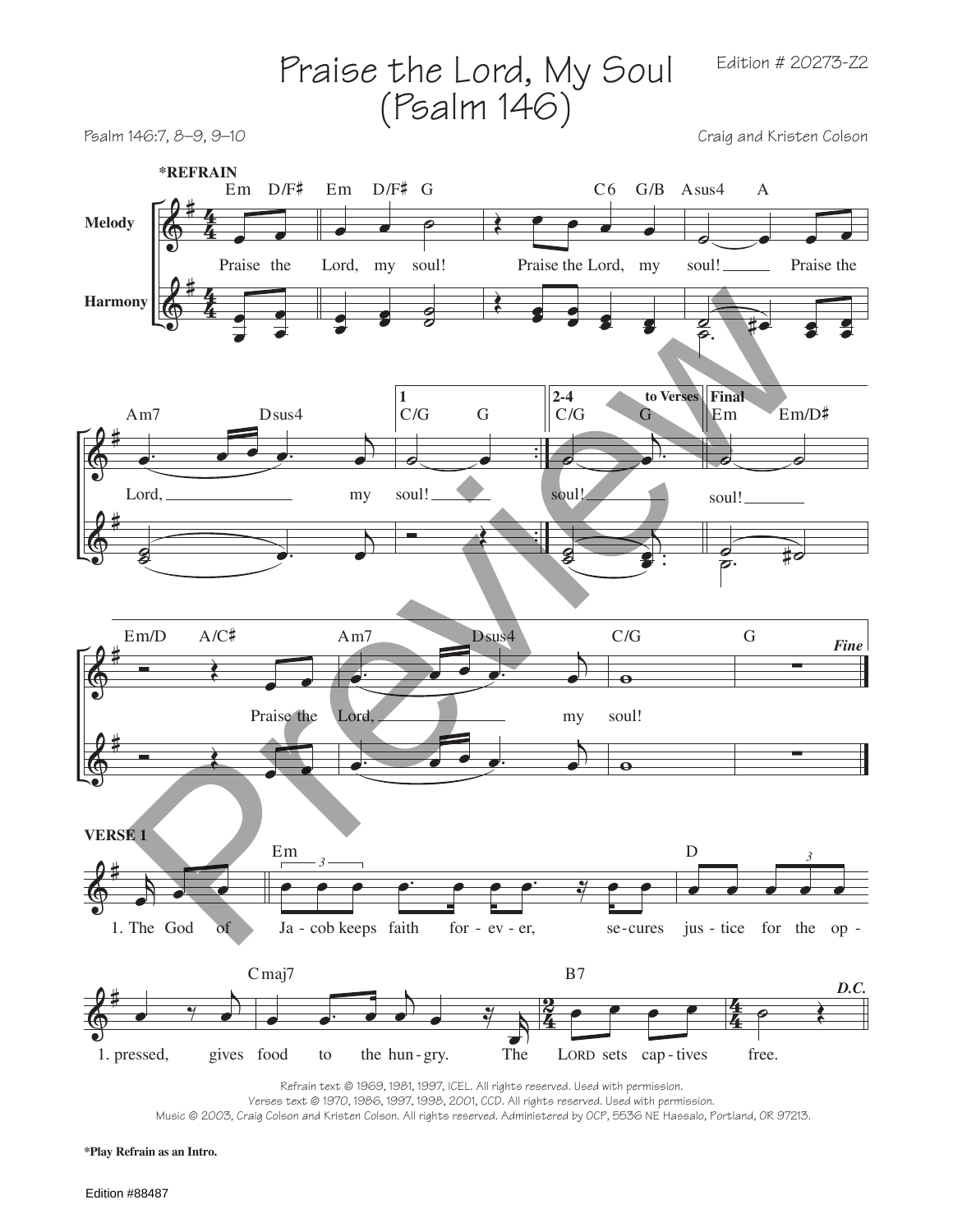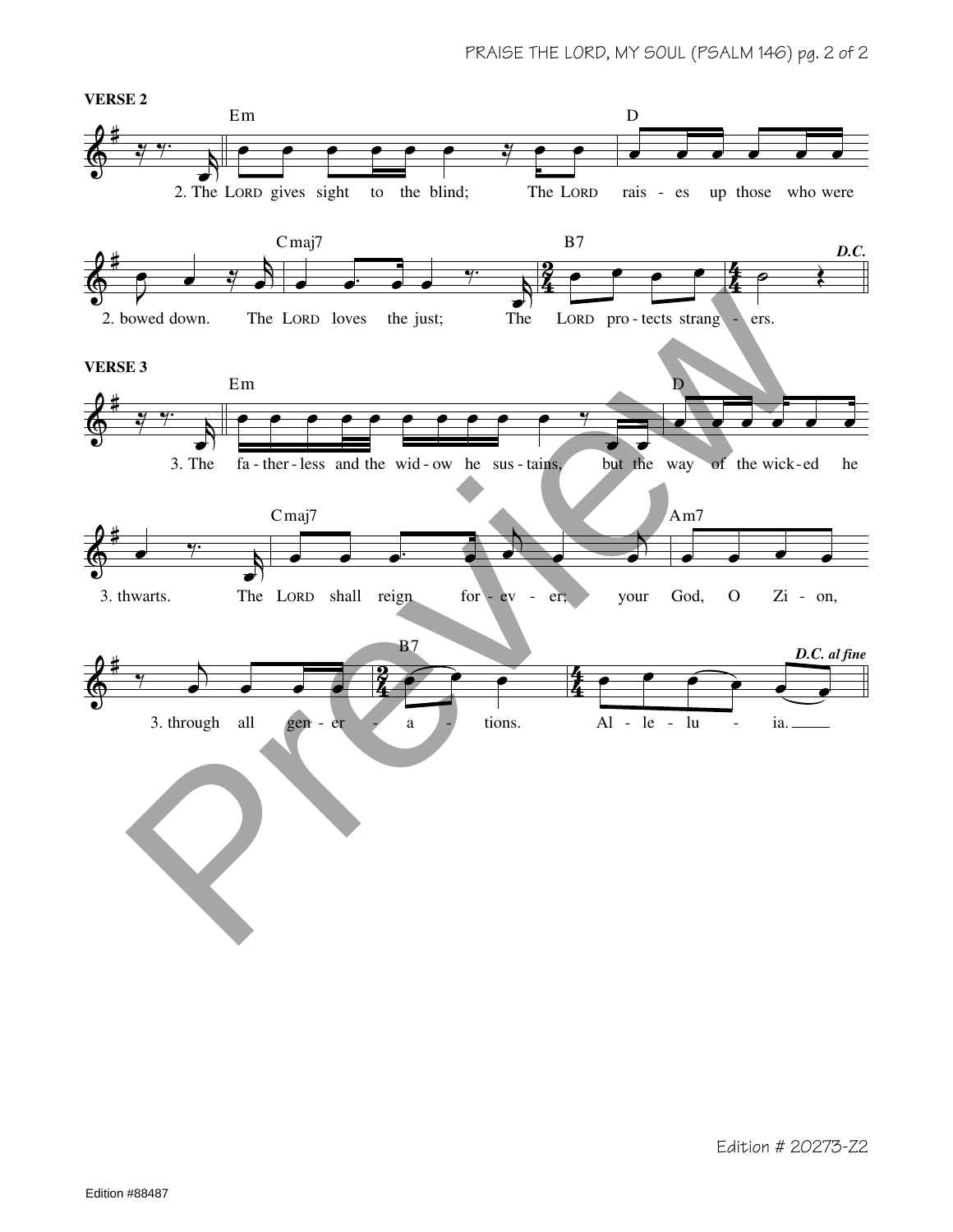## Assembly Edition